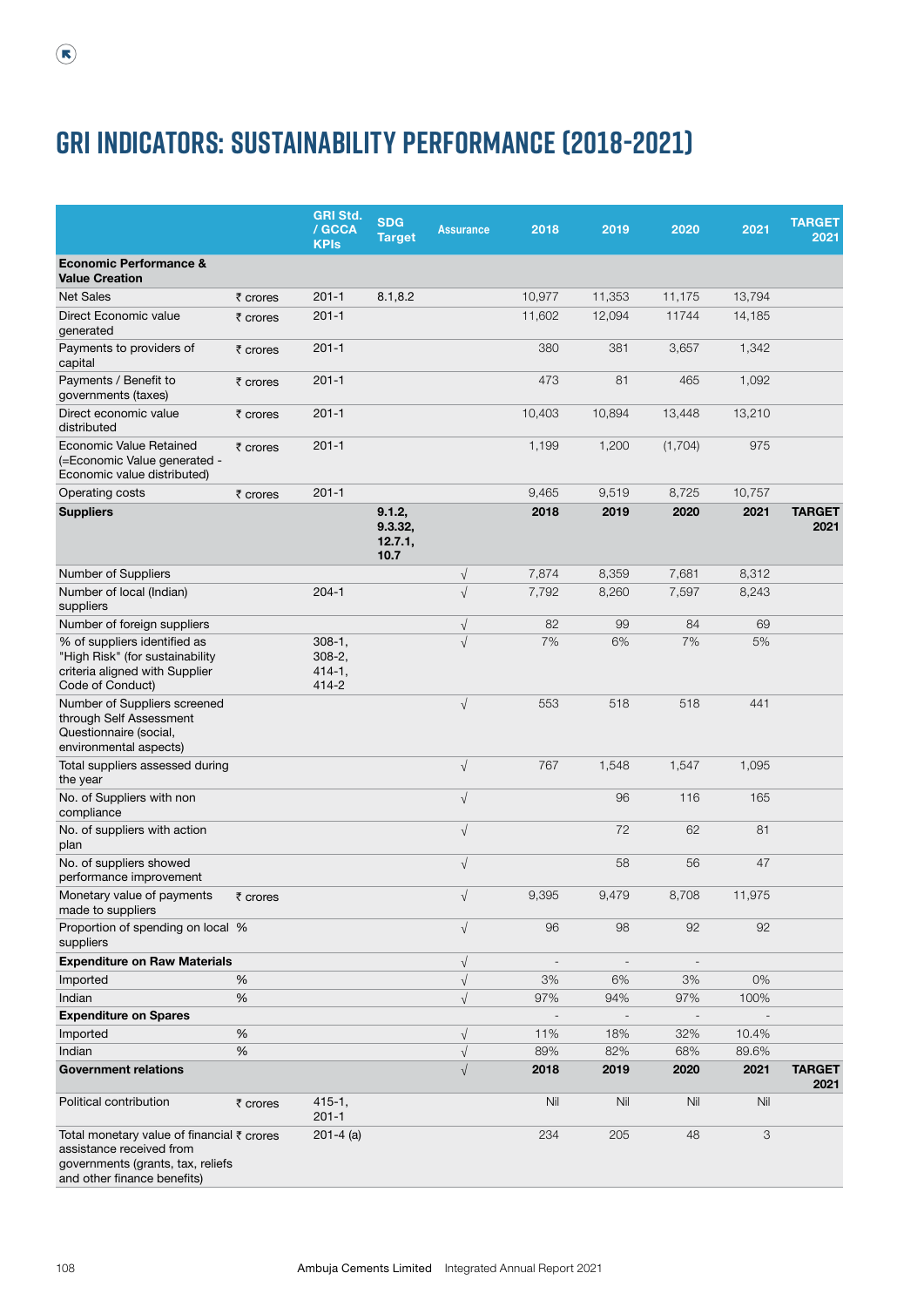|                                                                                                                      |               | <b>GRI Std.</b><br>/ GCCA<br><b>KPIs</b> | <b>SDG</b><br><b>Target</b> | <b>Assurance</b>     | 2018        | 2019                                            | 2020                | 2021      | <b>TARGET</b><br>2021 |
|----------------------------------------------------------------------------------------------------------------------|---------------|------------------------------------------|-----------------------------|----------------------|-------------|-------------------------------------------------|---------------------|-----------|-----------------------|
| <b>Customer Satisfaction</b>                                                                                         |               |                                          |                             |                      |             |                                                 |                     |           |                       |
| <b>Overall Net Promoter Score</b><br>(NPS)                                                                           | %             |                                          |                             | $\sqrt{}$            | 54%         | 59%                                             | 79%                 | 81%       |                       |
| Data coverage (e.g. as % of<br>revenues, customers, etc.):                                                           | %             |                                          |                             | $\sqrt{}$            | <b>NA</b>   | 30%                                             | 65%                 | 63%       |                       |
| <b>Environmental</b><br>Performance                                                                                  |               |                                          |                             |                      | 2018        | 2019                                            | 2020                |           | 2021 Target 2021      |
| Number of plants (Cement,<br>Grinding plants)                                                                        | #             |                                          |                             | $\sqrt{}$            | 13          | 13                                              | 13                  | 14        |                       |
| Plants certified by 3rd party for #<br><b>ISO:14001 EMS</b>                                                          |               |                                          |                             | $\sqrt{}$            | 13          | 13                                              | 13                  | 13        |                       |
| Environmental investments                                                                                            | ₹ crores      | $307 - 1$                                |                             | $\sqrt{}$            | 102         | 118                                             | 31                  | 154       |                       |
| Savings, cost avoidance,<br>income, tax incentives, etc.                                                             | ₹ crores      |                                          |                             | $\sqrt{}$            | 153         | 31                                              | 5                   | 21        |                       |
| Number of plants/quarries<br>reporting non-compliance<br>cases                                                       | #             |                                          |                             | $\sqrt{}$            | Nil         | Nil                                             | Nil                 | Nil       |                       |
| Fines or penalties paid for<br>environmental non-compliances                                                         | ₹             |                                          |                             |                      | $\mathbf 0$ | $\overline{O}$                                  | $\overline{0}$      | 0         |                       |
| <b>Clinker Production Details</b>                                                                                    |               |                                          | 8.4.1, 12.2                 | $\sqrt{ }$           | 2018        | 2019                                            | 2020                | 2021      | <b>TARGET</b><br>2021 |
| <b>Clinker Produced</b>                                                                                              | Tonnes        |                                          |                             | $\sqrt{ }$           |             | 1,56,75,998 1,53,16,910 1,41,58,685 1,74,00,911 |                     |           |                       |
| <b>Clinker Consumed</b>                                                                                              | Tonnes        |                                          |                             | $\sqrt{}$            |             | 1,58,08,639 1,55,29,918 1,43,77,385 1,63,08,019 |                     |           |                       |
| Limestone-Own mines                                                                                                  | Tonnes        |                                          |                             | $\sqrt{ }$           |             | 2,24,12,489 2,20,49,486 2,00,84,455 2,50,47,566 |                     |           |                       |
| Limestone Purchased                                                                                                  | Tonnes        |                                          |                             | $\sqrt{}$            | 12,77,131   | 5,68,709                                        | 6,81,933            | 3,07,131  |                       |
| <b>Total Limestone</b>                                                                                               | <b>Tonnes</b> |                                          |                             | $\sqrt{}$            |             | 2,36,89,620 2,26,18,195 2,07,66,388 2,53,54,697 |                     |           |                       |
| Clay & Shale                                                                                                         | <b>Tonnes</b> |                                          |                             | $\sqrt{}$            | 5,34,998    | 5,70,698                                        | 6,16,836            | 7,36,159  |                       |
| Silica corrective (Sandstone,<br>Silica sand, Bed Material, China<br>Clay)                                           | Tonnes        |                                          |                             | $\sqrt{}$            | 1,46,371    | 84,074                                          | 82,335              | 85,797    |                       |
| Gypsum used in Kiln Raw Mill<br>(SO3-provider)                                                                       | <b>Tonnes</b> |                                          |                             | $\sqrt{}$            | 12,113      | 1,272                                           | 11,081              | 37,861    |                       |
| Iron correctives (Iron ore, Iron Tonnes<br>scales, Laterite, Blue dust,<br>Mill scales, LD Sludge, Tailing<br>Waste) |               |                                          |                             | $\sqrt{}$            | 2,12,172    | 2,24,672                                        | 1,65,588            | 2,05,228  |                       |
| Alumina correctives (Bauxite, Tonnes<br>Flyash, Red ocre, Brown ocre,<br>Low silica laterite)                        |               |                                          |                             | $\sqrt{ }$           | 1,56,880    | 2,12,648                                        | 1,96,682            | 2,90,624  |                       |
| <b>Bottom/Bed ash</b>                                                                                                | Tonnes        |                                          |                             | $\sqrt{\phantom{a}}$ | 27,293      | 13,599                                          | 18,703              | 22,807    |                       |
| <b>Cementitious Material</b><br>produced                                                                             | Tonnes        |                                          |                             | $\sqrt{}$            |             | 2,41,92,935 2,37,12,206 2,20,52,855 2,69,75,680 |                     |           |                       |
| <b>Cement Produced</b>                                                                                               | Tonnes        |                                          |                             | $\sqrt{}$            |             | 2,43,25,576 2,39,25,304 2,22,71,555 2,58,82,788 |                     |           |                       |
| <b>OPC</b>                                                                                                           | Tonnes        |                                          |                             | $\sqrt{}$            | 24,27,930   |                                                 | 26,28,100 22,87,536 | 27,53,041 |                       |
| Blended (PPC and Composite)                                                                                          | Tonnes        |                                          | 9.4, 9.5,<br>12.2, 12.4     | $\sqrt{}$            |             | 2,18,97,646 2,12,97,204 1,99,84,019 2,31,29,747 |                     |           |                       |
| <b>Total Gypsum Consumption</b>                                                                                      | Tonnes        |                                          |                             | $\sqrt{}$            | 11,44,383   | 12,82,712                                       | 13,82,839           | 17,42,899 |                       |
| Natural Gypsum                                                                                                       | Tonnes        |                                          |                             | $\sqrt{}$            | 7,09,570    | 7,95,359                                        | 9,61,902            | 13,41,655 |                       |
| Synthetic & Phospho Gypsum Tonnes                                                                                    |               |                                          |                             | $\sqrt{}$            | 4,34,813    | 4,87,353                                        | 4,20,937            | 4,01,311  |                       |
| <b>Flyash/Chemical Additives</b>                                                                                     | Tonnes        |                                          |                             | $\sqrt{}$            | 61,52,996   | 69,17,638                                       | 63,14,501           | 76,16,856 |                       |
| Slag                                                                                                                 | Tonnes        |                                          |                             | $\sqrt{}$            | 95,343      | 1,82,498                                        | 2,81,879            | 2,06,015  |                       |
| <b>Total Raw Materials Used</b>                                                                                      | Tonnes        |                                          |                             | $\sqrt{}$            |             | 5,57,66,446 5,45,43,703 5,03,21,341 6,14,47,692 |                     |           |                       |
| Total Recycled Raw Materials<br>used                                                                                 | Tonnes        |                                          |                             | $\sqrt{}$            | 69,84,154   | 78,55,910                                       | 71,16,411           | 85,36,826 |                       |
| % of Materials used that are<br><b>Recycled Input Materials</b>                                                      | $\%$          |                                          |                             | $\sqrt{}$            | 12.52%      | 14.40%                                          | 14.14%              | 13.89%    |                       |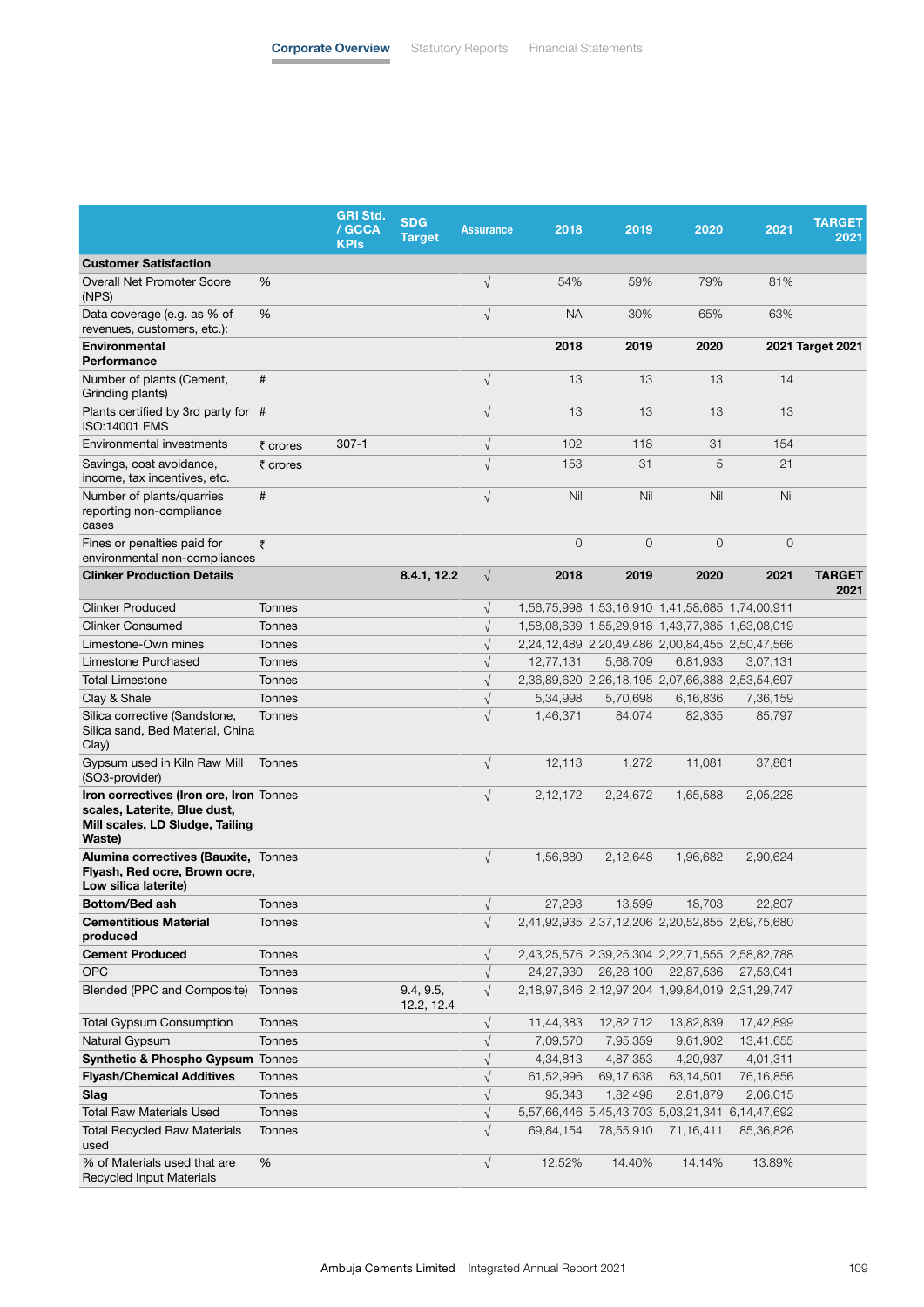## **GRI indicators: Sustainability Performance (2018-2021)**

|                                                                                                                        |                              | <b>GRI Std.</b><br>/ GCCA<br><b>KPIs</b> | <b>SDG</b><br><b>Target</b> | <b>Assurance</b> | 2018           | 2019      | 2020                                            | 2021      | <b>TARGET</b><br>2021 |
|------------------------------------------------------------------------------------------------------------------------|------------------------------|------------------------------------------|-----------------------------|------------------|----------------|-----------|-------------------------------------------------|-----------|-----------------------|
| Alternative Material Rate                                                                                              | %                            |                                          |                             | $\sqrt{ }$       | 31.60          | 31.70     | 31.50                                           | 32.00     |                       |
| Clinker factor (average % of<br>clinker in cement)                                                                     | %                            |                                          | 9.3,9.4                     | $\sqrt{ }$       | 64.99          | 64.91     | 64.55                                           | 63.01     |                       |
| <b>Share of Sustainable Products</b>                                                                                   | %                            | $301 - 2$                                |                             | $\sqrt{ }$       | 90%            | 89%       | 90%                                             | 89%       |                       |
| Revenue from Sustainable<br>Products                                                                                   | %                            |                                          | 12.5.1                      | $\sqrt{}$        | 92             | 89        | 89.5                                            | 89.5      |                       |
| <b>Sustainable Solutions</b><br><b>Provided</b>                                                                        |                              |                                          |                             |                  | 2018           | 2019      | 2020                                            | 2021      | <b>TARGET</b><br>2021 |
| Instant Mix Proportion                                                                                                 | No. of sites                 |                                          |                             |                  | 36,647         | 43,433    | 14,721                                          | 14,824    |                       |
| <b>Modular Curing System</b>                                                                                           | No. of sites                 |                                          |                             |                  | 9,078          | 7,714     | 2,391                                           | 1,994     |                       |
| Rain Water Harvesting System                                                                                           | No. of sites                 |                                          |                             |                  | 282            | 893       | 253                                             | 100       |                       |
| Water Saved (Credit) at<br><b>Customer Sites</b>                                                                       | m <sub>3</sub>               |                                          |                             |                  | 2,38,200       | 2,22,760  | 68,598                                          | 49,600    |                       |
| CO <sub>2</sub> emissions                                                                                              |                              |                                          | 9.4.1,<br>12.2.2,<br>13.1   | $\sqrt{ }$       | 2018           | 2019      | 2020                                            | 2021      | <b>TARGET</b><br>2021 |
| Total Scope 1 Direct emissions<br>(Absolute gross: cement &<br>onsite power generation)                                | Tonnes of<br>CO <sub>2</sub> | $305 - 1$ ,<br><b>GCCA</b>               |                             | $\sqrt{ }$       |                |           | 1,48,49,220 1,45,23,738 1,34,05,629 1,61,80,247 |           | 1,62,00,000           |
| Total Scope 2 Indirect<br>Emissions from Imported<br>Electricity                                                       | Tonnes of<br>CO <sub>2</sub> |                                          |                             | $\sqrt{ }$       | 5,39,597       | 5,51,219  | 5,37,403                                        | 6,01,907  | 6,10,000              |
| Total Scope 3 emissions                                                                                                | Tonnes of<br>CO <sub>2</sub> | $305 - 3$                                |                             | $\sqrt{ }$       | 19,32,218      | 19,73,623 | 17,55,911                                       | 19,38,531 |                       |
| Number of Plants included in<br>Scope-3 emissions                                                                      |                              |                                          |                             | $\sqrt{ }$       | 13of13         | 16of16    | 16of16                                          | 16of16    |                       |
| <b>CO2 from Alternate Fossil</b><br><b>Fuel</b>                                                                        |                              |                                          |                             |                  |                |           |                                                 |           |                       |
| Biomass (kiln & non-kiln fuels)                                                                                        | Tonnes of<br>CO <sub>2</sub> |                                          |                             | $\sqrt{ }$       | 1,76,348       | 1,56,599  | 1,26,038                                        | 1,80,010  |                       |
| <b>Other Alternate Fossil Fuels</b>                                                                                    | Tonnes of<br>CO <sub>2</sub> |                                          |                             | $\sqrt{ }$       | 1,52,876       | 1,67,498  | 1,42,687                                        | 1,61,658  |                       |
| Specific Absolute emissions<br>(Scope-1)                                                                               | (kg CO2/t<br>cement)         |                                          |                             | $\sqrt{ }$       | 614            | 613       | 608                                             | 600       |                       |
| Specific CO2 from CPP                                                                                                  | (kg CO2/t)<br>cement)        |                                          |                             | $\sqrt{}$        | 77.9           | 74.8      | 71.6                                            | 65.0      |                       |
| Specific Gross CO <sub>2</sub> emissions (kg CO2/t<br>(Scope-1)                                                        | cement)                      | 305-4, CSI                               |                             | $\sqrt{ }$       | 536            | 538       | 536                                             | 534.8     |                       |
| Specific Net CO <sub>2</sub> emissions<br>(Scope-1)                                                                    | (kg CO2/t<br>cement)         | <b>GCCA</b>                              |                             | $\sqrt{}$        | 530            | 531       | 531                                             | 528.8     |                       |
| <b>Reduction in Net CO<sub>2</sub> per</b><br>tonne of cementitious<br>product (Scope-1) relative to<br>base year 1990 | %                            | $305 - 5$                                |                             | $\sqrt{}$        | 31.4%          | 31.3%     | 31.2%                                           | 31.5%     |                       |
| Specific CO <sub>2</sub> emissions<br>(Scope-2)                                                                        | (kg CO2/t<br>cement)         |                                          |                             | $\sqrt{}$        | 22             | 23        | 24                                              | 22        |                       |
| Other atmospheric emissions                                                                                            |                              | $305 - 7$                                |                             | $\sqrt{ }$       | 2018           | 2019      | 2020                                            | 2021      | <b>TARGET</b><br>2021 |
| Number of kilns reporting                                                                                              |                              |                                          |                             | $\sqrt{}$        | $\overline{9}$ | 9         | 9                                               | 10        |                       |
| Coverage rate of CEMS (for<br>dust, NOx, SOx)                                                                          |                              | <b>GCCA</b>                              |                             | $\sqrt{ }$       | 98             | 99        | 99                                              | 99        |                       |
| SO <sub>x</sub> emissions                                                                                              | Tonnes                       | GCCA                                     |                             | $\sqrt{ }$       | 1,029          | 1,031     | 974                                             | 1,966     | 1,200                 |
| NO <sub>x</sub> emissions                                                                                              | Tonnes                       | GCCA                                     |                             | $\sqrt{}$        | 26,886         | 20,150    | 17,888                                          | 16,073    | 22,000                |
| Dust emissions                                                                                                         | <b>Tonnes</b>                | <b>GCCA</b>                              | 11.6.2                      | $\sqrt{ }$       | 530            | 371       | 507                                             | 466       | 500                   |
| Average Mercury (Hg)<br>emissions                                                                                      | <b>Tonnes</b>                |                                          |                             | $\sqrt{ }$       | 0.014          | 0.014     | 0.019                                           | 0.009     | 0.015                 |
| Average SO <sub>x</sub> specific<br>concentration                                                                      | g/tonne<br>cement            |                                          |                             | $\sqrt{}$        | 42.5           | 43        | 44                                              | 72.9      |                       |
| Average NO <sub>x</sub> specific<br>concentration                                                                      | g/tonne<br>cement            |                                          |                             | $\sqrt{}$        | 1,111.3        | 850       | 811                                             | 595.8     |                       |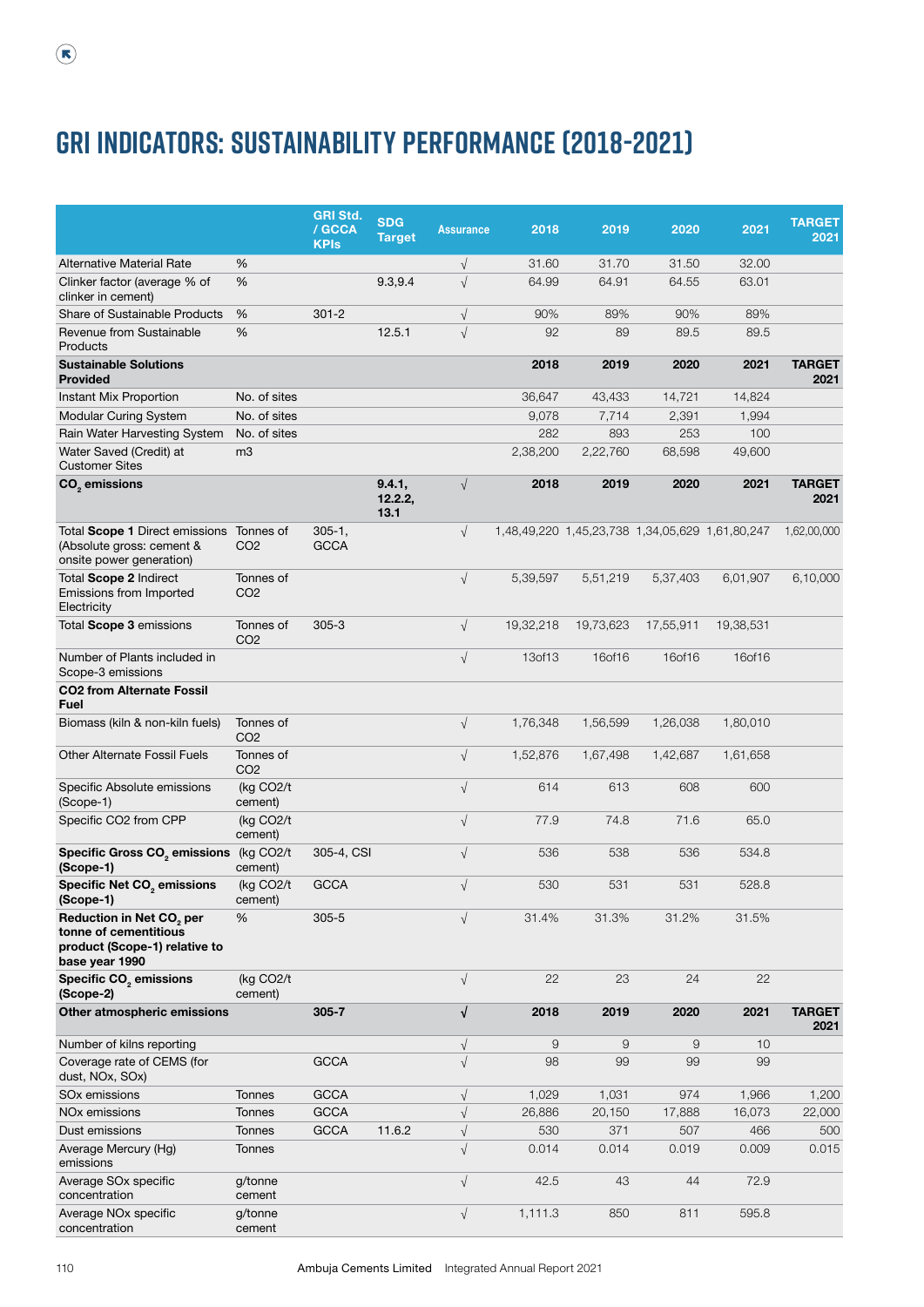|                                                                                                   |                             | <b>GRI Std.</b><br>/ GCCA<br><b>KPIs</b> | <b>SDG</b><br><b>Target</b> | <b>Assurance</b> | 2018         | 2019                                                        | 2020      | 2021      | <b>TARGET</b><br>2021 |
|---------------------------------------------------------------------------------------------------|-----------------------------|------------------------------------------|-----------------------------|------------------|--------------|-------------------------------------------------------------|-----------|-----------|-----------------------|
| Average Dust specific<br>concentration                                                            | g/tonne<br>cement           |                                          |                             | $\sqrt{ }$       | 21.9         | 16                                                          | 23        | 17.3      |                       |
| <b>Energy</b>                                                                                     |                             |                                          |                             |                  |              |                                                             |           |           |                       |
| <b>Direct /Thermal Energy</b><br><b>Consumption</b>                                               |                             | $302 - 1$                                | 12.2                        |                  |              |                                                             |           |           |                       |
| <b>Kiln Fuel Consumption</b>                                                                      |                             |                                          |                             |                  |              |                                                             |           |           |                       |
| Coal                                                                                              | TJ                          |                                          |                             | $\sqrt{ }$       | 14,439       | 15,869                                                      | 18,261    | 37,652    |                       |
| Petrol coke                                                                                       | TJ                          |                                          |                             | $\sqrt{}$        | 32,534       | 30,741                                                      | 25,323    | 13,765    |                       |
| Diesel oil                                                                                        | TJ                          |                                          | 7.1, 7.2                    | $\sqrt{ }$       | 81           | 83                                                          | 78        | 92        |                       |
| <b>Alternative fossil and mixed</b><br>fuels                                                      | TJ                          |                                          | 7.1, 7.2                    | $\sqrt{ }$       | 1,904        | 2,032                                                       | 1,494     | 2,071     |                       |
| <b>Biomass fuels</b>                                                                              | TJ                          |                                          |                             | $\sqrt{ }$       | 895          | 613                                                         | 406       | 714       |                       |
| <b>Non-Kiln Fuel Consumption</b>                                                                  |                             |                                          |                             |                  |              |                                                             |           |           |                       |
| Coal                                                                                              | TJ                          |                                          |                             | $\sqrt{}$        | 13,395       | 14,823                                                      | 14,402    | 14,781    |                       |
| Petrol coke                                                                                       | TJ                          |                                          |                             | $\sqrt{ }$       | 3,296        | 1,658                                                       | 1,295     | 750       |                       |
| (Ultra) heavy fuel, bitumen                                                                       | TJ                          |                                          |                             | $\sqrt{ }$       | 40           | 35                                                          | 82        | 15        |                       |
| Diesel oil                                                                                        | TJ                          |                                          |                             | $\sqrt{}$        | 713          | 678                                                         | 611       | 12        |                       |
| Alternative biomass fuels                                                                         | TJ                          |                                          | 7.1, 7.2                    | $\sqrt{}$        | 748          | 834                                                         | 917       | 893       |                       |
| <b>Total Energy consumption</b>                                                                   | TJ                          |                                          |                             | $\sqrt{}$        | 68.044       | 67,368                                                      | 62,869    | 70,745    |                       |
| from Fossil and other fuels                                                                       | <b>MWh</b>                  |                                          |                             | $\sqrt{}$        |              | 1,89,01,043 1,87,13,323 1,74,63,736 1,96,51,445             |           |           |                       |
| <b>Direct Energy Consumed</b><br>from Wind & Solar Power                                          | <b>Crore Units</b><br>(Kwh) |                                          |                             | $\sqrt{ }$       | 0.94         | 0.97                                                        | 1.76      | 1.99      |                       |
| Generation                                                                                        | <b>MWh</b>                  |                                          |                             | $\sqrt{ }$       | 9,400        | 9,700                                                       | 17.581    | 19,910    |                       |
|                                                                                                   | TJ                          |                                          |                             | $\sqrt{ }$       | 34           | 35                                                          | 63        | 72        |                       |
| <b>Electricity Purchased/</b><br><b>Imported (Indirect Energy)</b><br>(excl. Corp & mktg offices) | <b>Crore Units</b><br>(Kwh) |                                          |                             | $\sqrt{ }$       | 59           | 60                                                          | 58        | 66        |                       |
|                                                                                                   | <b>MWh</b>                  |                                          |                             | $\sqrt{ }$       | 5,85,278     | 5,99,151                                                    | 5,84,167  | 6,61,437  |                       |
|                                                                                                   | TJ                          |                                          |                             | $\sqrt{}$        | 2,107        | 2,157                                                       | 2,103     | 2,381     |                       |
| <b>Total Direct &amp; Indirect Energy</b>                                                         | TJ                          |                                          |                             | $\sqrt{ }$       | 70,185       | 69,560                                                      | 65,036    | 73,198    |                       |
| Consumption from all sources MWh                                                                  |                             |                                          |                             | $\sqrt{ }$       |              | 1,94,95,721 1,93,22,174 1,80,65,485 2,03,32,792 1,83,19,459 |           |           |                       |
| <b>Total Power Generation</b>                                                                     | <b>MWh</b>                  |                                          |                             | $\sqrt{ }$       | 13,28,759    | 12,92,962                                                   | 11,72,722 | 13,30,346 |                       |
| <b>WHR Power</b>                                                                                  | <b>MWh</b>                  |                                          |                             | $\sqrt{ }$       | 31,461       | 35,317                                                      | 35,538    | 44,125    |                       |
| <b>Renewable Energy</b><br>Generation                                                             | MWh                         |                                          | 7.2, 7.3                    | $\sqrt{ }$       | 9,432        | 9,888                                                       | 16,611    | 35,264    |                       |
| <b>RE Certificates Purchased</b>                                                                  | <b>MWh</b>                  |                                          |                             | $\sqrt{ }$       | $\mathbf{O}$ | 65,506                                                      | 0         | 1,89,910  |                       |
| <b>Total RE Consumed</b><br>(Purchased or Generated)                                              | <b>MWh</b>                  |                                          |                             | $\sqrt{ }$       | 9,432        | 75,394                                                      | 16,611    | 2,25,174  |                       |
| % of RE in total power<br>generation                                                              | $\%$                        |                                          |                             | $\sqrt{ }$       | 0.7%         | 0.8%                                                        | 1.4%      | 2.7%      |                       |
| % RE in total energy<br>consumed                                                                  | %                           |                                          |                             | $\sqrt{ }$       | 0.0%         | 0.4%                                                        | 0.1%      | 1.1%      |                       |
| <b>Total installed RE capacity</b>                                                                | MWh                         |                                          | 7.3, 13.2                   | $\sqrt{}$        | 29.39        | 29.39                                                       | 34.53     | 34.53     |                       |
| Power and fuel expenses                                                                           | Crore ₹                     |                                          |                             | $\sqrt{ }$       | 2,549.69     | 2,586.42                                                    | 2,251.91  | 3,421.01  |                       |
| Thermal energy efficiency                                                                         | MJ/ton<br>clinker           | $302 - 3$                                | 7.3, 9.4,<br>13.2           | $\sqrt{ }$       | 3,180        | 3,221                                                       | 3,218     | 3,122     | 3,200                 |
|                                                                                                   | KCal/Kg of<br>Clinker       |                                          |                             | $\sqrt{}$        | 760.0        | 769.9                                                       | 769.1     | 746.2     |                       |
| <b>Electrical energy efficiency</b>                                                               | Kwh/ton<br>cement           | $302 - 3$                                | 7.3, 9.4,<br>13.2           | $\sqrt{ }$       | 76.63        | 77                                                          | 77        | 74        |                       |
| Energy intensity based on<br><b>Turnover</b>                                                      | MWh/Cr                      |                                          |                             |                  | 1,776        | 1,702                                                       | 1,617     | 1,474     |                       |
| LDO consumption                                                                                   | (Ltr/T of<br>Clinker)       |                                          |                             | $\sqrt{ }$       | 0.13         | 0.141                                                       | 0.136     | 0.141     |                       |
| <b>Co-processed Waste</b><br>(AF used)                                                            | Tonnes in<br>lakhs          |                                          | 12.5                        | $\sqrt{}$        | 2.9          | 3.1                                                         | 2.8       | 3.7       |                       |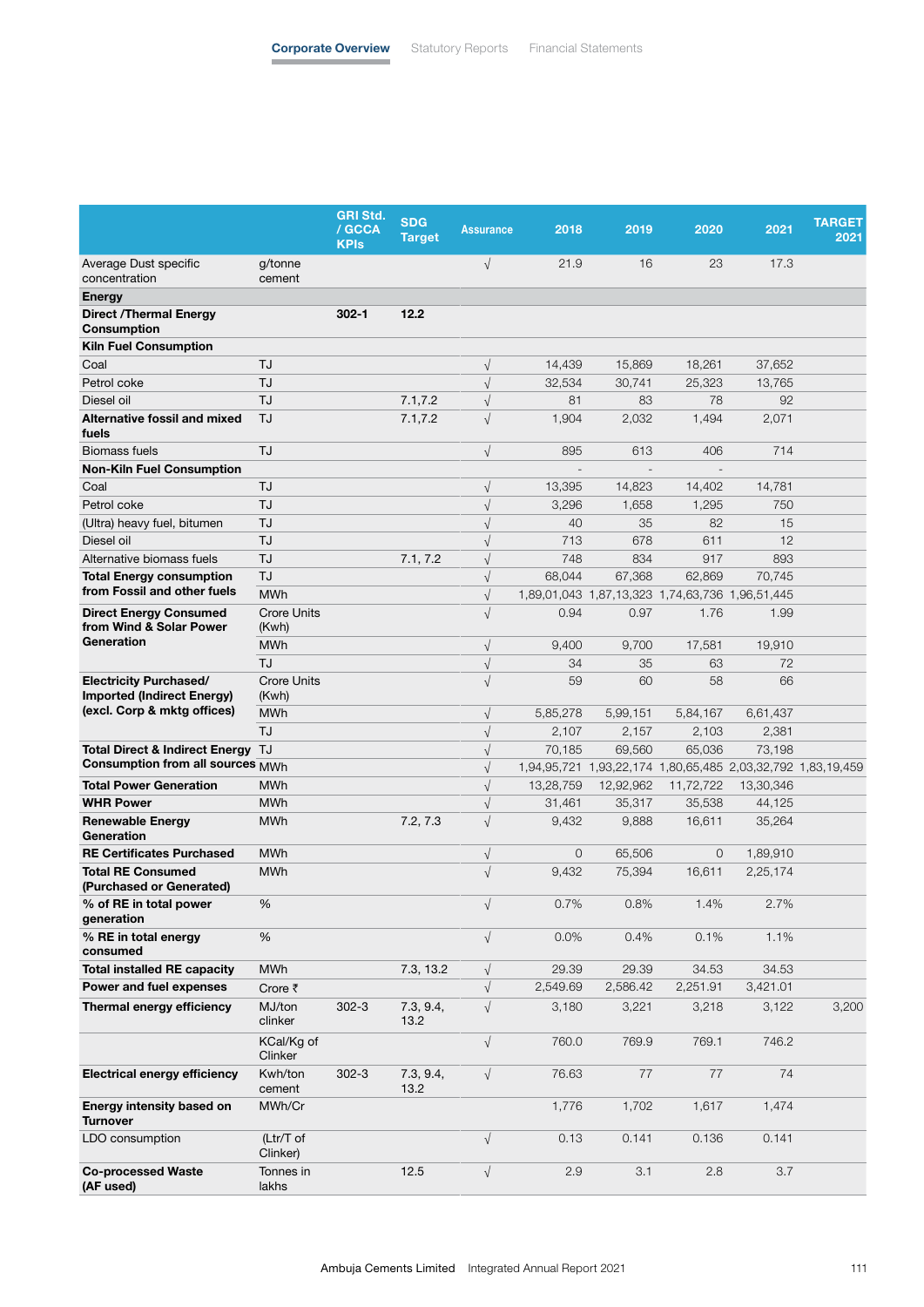## **GRI indicators: Sustainability Performance (2018-2021)**

|                                                                                       |                          | <b>GRI Std.</b><br>/ GCCA<br><b>KPIs</b> | <b>SDG</b><br><b>Target</b>  | <b>Assurance</b> | 2018           | 2019           | 2020           | 2021           | <b>TARGET</b><br>2021 |
|---------------------------------------------------------------------------------------|--------------------------|------------------------------------------|------------------------------|------------------|----------------|----------------|----------------|----------------|-----------------------|
| <b>Thermal Substitution Rate</b><br>(% thermal energy from<br>alternative fuels)      | %                        | $301 - 2$                                |                              | $\sqrt{}$        | 5.61           | 5.36           | 4.17           | 5.13           |                       |
| <b>Biodiversity and resources</b><br>conservation                                     |                          |                                          | 15.1.1,<br>15.2.1,<br>15.5.1 | $\sqrt{ }$       |                |                |                |                |                       |
| Total number of quarries                                                              |                          |                                          | 15.3.1                       | $\sqrt{}$        | 10             | 10             | 10             | 14             |                       |
| <b>Total land disturbed</b>                                                           | Ha                       | $304(1,3)$ ,<br>MM <sub>1</sub>          |                              | $\sqrt{ }$       | 1,607          | 1,618          | 1,719          | 1,966          |                       |
| Total rehabilitated area                                                              | Ha                       |                                          |                              | $\sqrt{ }$       | 154            | 164            | 169            | 200            |                       |
| Total land disturbed but not yet Ha<br>rehabilitated as presently used<br>for working |                          |                                          |                              | $\sqrt{}$        | 832            | 716            | 1,550          | 1,732          |                       |
| Approved mining plans of local %<br>authorities (% sites)                             |                          | $304 - 1$                                |                              | $\sqrt{}$        | 100            | 100            | 100            | 100            |                       |
| % of sites with quarry<br>rehabilitation plans in place                               | %                        | $"304-3,$<br>GCCA"                       |                              | $\sqrt{ }$       | 100            | 100            | 100            | 100            |                       |
| Number of biodiversity-<br>sensitive sites                                            |                          |                                          |                              | $\sqrt{ }$       | $\mathbf{2}$   | $\mathbf{2}$   | $\overline{2}$ | $\mathbf{2}$   |                       |
| Number of biodiversity-<br>sensitive sites with Biodiversity<br>Action Plans in place |                          | <b>GCCA</b>                              |                              | $\sqrt{ }$       | $\mathbf{2}$   | $\overline{2}$ | $\overline{2}$ | $\overline{2}$ |                       |
| <b>Number of IUCN</b><br><b>Red List species</b>                                      | Critically<br>Endangered |                                          |                              | $\sqrt{ }$       | $\mathbf{1}$   | $\mathbf{1}$   | $\mathbf{1}$   | $\mathbf{1}$   |                       |
|                                                                                       | Endangered               |                                          |                              | $\sqrt{}$        | $\mathbf{1}$   | 1              | $\mathbf{1}$   | $\mathbf{1}$   |                       |
|                                                                                       | Vulnerable               |                                          |                              | $\sqrt{ }$       | 3              | $\overline{4}$ | $\overline{4}$ | 8              |                       |
|                                                                                       | Near<br>Threatened       |                                          |                              | $\sqrt{ }$       | $\overline{4}$ | 21             | 23             | 24             |                       |
|                                                                                       | Of Least<br>Concern      |                                          |                              | $\sqrt{}$        | 175            | 175            | 175            | 222            |                       |
| Water                                                                                 |                          |                                          |                              |                  | 2018           | 2019           | 2020           | 2021           | <b>TARGET</b><br>2021 |
| <b>Water Withdrawal</b>                                                               |                          | $303 - 1$                                | 6.1, 6.3,<br>6.6             |                  | $\overline{a}$ |                |                |                |                       |
| From groundwater                                                                      | m <sub>3</sub>           |                                          |                              | $\sqrt{}$        | 23,08,324      | 21,33,706      | 17,59,402      | 17,39,842      |                       |
| From surface water                                                                    | m <sub>3</sub>           |                                          |                              | $\sqrt{}$        | 17,80,853      | 19,22,975      | 19,61,615      | 19,61,067      |                       |
| From harvested rainwater                                                              | m <sub>3</sub>           |                                          |                              | $\sqrt{}$        | 14,64,778      | 18,28,799      | 14,93,686      | 19,58,135      |                       |
| 3rd party purchase/municipal<br>water                                                 | m <sub>3</sub>           |                                          |                              | $\sqrt{}$        | 7,02,667       | 6,27,449       | 5,99,880       | 4,53,977       |                       |
| <b>Total Water Withdrawn</b>                                                          | m <sub>3</sub>           |                                          |                              | $\sqrt{}$        | 62,56,622      | 65,12,930      | 58,14,583      | 61,13,021      |                       |
| <b>Recycled Water (from STP/</b><br>ETP/RO Reject etc.)                               | m <sub>3</sub>           | $303 - 3$                                | 6.3,14.1.1                   | $\sqrt{}$        | 9,20,043       | 9,74,101       | 8,64,554       | 9,42,165       |                       |
| % of sites with water<br>recycling                                                    | %                        |                                          |                              |                  | 100            | 100            | 100            | 100            |                       |
| % of water recycled                                                                   | $\%$                     |                                          |                              | $\sqrt{ }$       | 15%            | 15%            | 15%            | 15%            |                       |
| <b>Total water discharge</b>                                                          | m <sub>3</sub>           | $306-1$                                  |                              | $\sqrt{ }$       | 51,872         | 63,939         | 48,831         | 24,168         |                       |
| <b>Total Net Freshwater</b><br><b>Consumption</b>                                     | m3                       |                                          |                              | $\sqrt{ }$       | 47,39,972      | 46,20,191      | 42,72,066      | 41,30,718      | 45,00,000             |
| <b>Water Balance Index</b>                                                            |                          |                                          |                              | $\sqrt{ }$       | 6              | 8              | 8              | 8              |                       |
| <b>Specific Operational Fresh</b><br><b>Water withdrawal</b>                          | lit/t cement             |                                          |                              | $\sqrt{ }$       | 63             | 68             | 77             | 58             |                       |
| % of sites in water stressed<br>area                                                  | %                        |                                          |                              | $\sqrt{ }$       | 23             | 30.7           | 39             | 39             |                       |
| <b>Outbound Logistics /</b><br><b>Dispatches</b>                                      |                          |                                          |                              |                  | 2018           | 2019           | 2020           | 2021           | <b>TARGET</b><br>2021 |
| Sea (Bulk Cement Ships)                                                               | Mil. Tonnes              |                                          |                              | $\sqrt{}$        | 3              | 3              | 3              | 3.1            |                       |
| Railways (railway/Rake)                                                               | Mil. Tonnes              |                                          |                              | $\sqrt{ }$       | 6              | 6              | 5              | 6              |                       |
| Road (Trucks & Bulkers)                                                               | Mil. Tonnes              |                                          |                              | $\sqrt{ }$       | 15             | 15             | 15             | 17             |                       |

 $\bigcirc$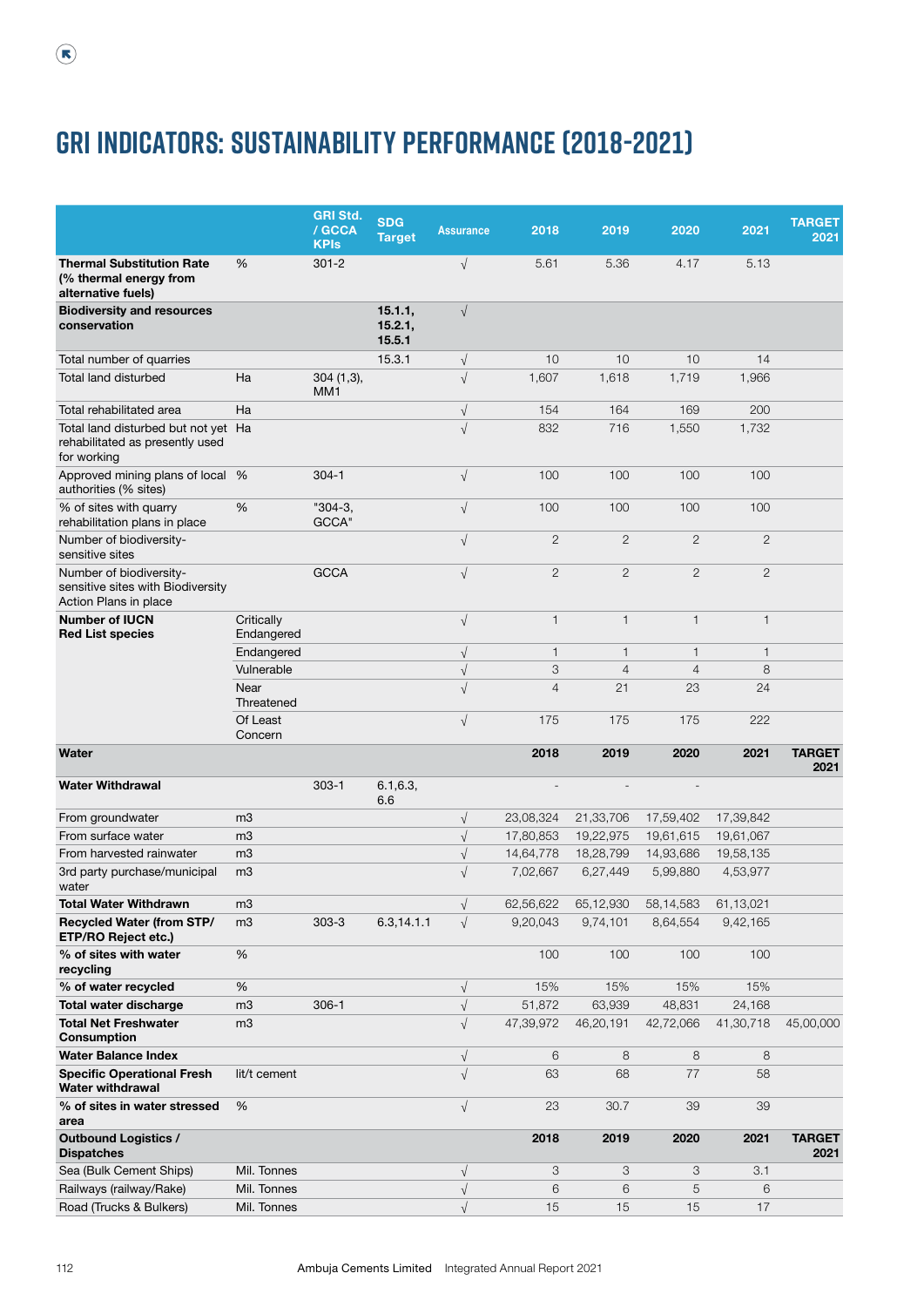|                                                                                             |                   | <b>GRI Std.</b><br>/ GCCA<br><b>KPIs</b> | <b>SDG</b><br><b>Target</b> | <b>Assurance</b>       | 2018              | 2019              | 2020              | 2021     | <b>TARGET</b><br>2021 |
|---------------------------------------------------------------------------------------------|-------------------|------------------------------------------|-----------------------------|------------------------|-------------------|-------------------|-------------------|----------|-----------------------|
| Total                                                                                       | Mil. Tonnes       |                                          |                             | $\sqrt{}$              | 24                | 24                | 22.2              | 26       |                       |
| Sea                                                                                         | %                 |                                          |                             | $\sqrt{}$              | 12%               | 13%               | 12%               | 12%      |                       |
| Rail                                                                                        | %                 |                                          |                             | $\sqrt{}$              | 25%               | 24%               | 23%               | 23%      |                       |
| Road                                                                                        | %                 |                                          |                             | $\sqrt{}$              | 63%               | 63%               | 66%               | 65%      |                       |
| Road Direct Dispatch                                                                        | %                 |                                          |                             | $\sqrt{}$              | 57%               | 55%               | 60%               | 57%      |                       |
| <b>Lead Distance</b>                                                                        | <b>Kms</b>        |                                          |                             |                        | 283               | 276               | 278               | 248      |                       |
| Waste management and<br>recycling                                                           |                   |                                          |                             |                        | 2018              | 2019              | 2020              | 2021     | <b>TARGET</b><br>2021 |
| Hazardous waste generated                                                                   | Tonnes            | $306 - 2$                                | 12.4.2                      | $\sqrt{}$              | 511               | 646               | 326               | 382      |                       |
| Non-hazardous waste<br>generated                                                            | <b>Tonnes</b>     |                                          |                             | $\sqrt{}$              | 3,83,200          | 4,14,287          | 3,42,071          | 3,92,501 |                       |
| <b>Total Waste disposed</b>                                                                 | Tonnes            |                                          | 11.6.1                      | $\sqrt{}$              | 73                | 45                | 24                | 54       | 100                   |
| Waste reused/recycled/sold                                                                  |                   |                                          |                             | $\sqrt{\phantom{a}}$   | 3,83,638          | 4,14,888          | 3,42,374          | 3,92,829 |                       |
| <b>Waste Mgmt System Data</b><br>Coverage (%)                                               |                   |                                          |                             | $\sqrt{}$              | 100               | 100               | 100               | 100      |                       |
| Co-processed Waste (AF used)                                                                | Tonnes in<br>lakh |                                          |                             | $\sqrt{ }$             | 2.9               | 3.1               | 2.8               | 3.7      |                       |
| Plastic Wastes Co-processed                                                                 | Tonnes            |                                          |                             | $\sqrt{}$              | 69,082            | 94,570            | 83,138            | 1,26,095 |                       |
| HDPE Plastic bags used for<br>cement packaging                                              | Tonnes            |                                          |                             | $\sqrt{ }$             | 32,008            | 34,839            | 33,368            | 35,677   |                       |
| Plastic Negative Index = Plastic<br>Wastes Coprocessed/Plastic<br>packaging bags            |                   |                                          |                             | $\sqrt{}$              | 2.2               | 2.7               | 2.5               | 3.5      |                       |
| <b>Total Waste Derived Resource</b><br>consumed (Flyash, slag,<br>AF,AR,Syn/phospho gypsum) | million<br>tonnes |                                          |                             | $\sqrt{}$              | 7.9               | 8.7               | 8.2               | 8.6      |                       |
| Social Performance                                                                          |                   |                                          |                             |                        | 2018              | 2019              | 2020              | 2021     | <b>TARGET</b><br>2021 |
| <b>Employment practices</b>                                                                 |                   |                                          | 9.2.2                       | $\sqrt{}$              | 2018              | 2019              | 2020              | 2021     | <b>TARGET</b><br>2021 |
| <b>Number of Permanent</b><br><b>Employees</b>                                              |                   | $102 - 8$                                |                             | $\sqrt{}$              | 5,058             | 5,068             | 4,923             | 4,723    |                       |
| <b>Management staff</b>                                                                     |                   |                                          |                             | $\sqrt{}$              | 3,536             | 3,562             | 3,416             | 3,370    |                       |
| Non-Management staff                                                                        |                   |                                          |                             | $\sqrt{}$              | 1,522             | 1,506             | 1,507             | 1,469    |                       |
| <b>Male</b>                                                                                 |                   |                                          |                             | $\sqrt{}$              | 4,940             | 4,943             | 4,798             | 4,586    |                       |
| Under 30 years of age                                                                       |                   |                                          |                             | $\sqrt{ }$             | 452               | 415               | 414               | 329      |                       |
| 30-50 years of age                                                                          |                   |                                          |                             | $\sqrt{}$              | 3,486             | 3,248             | 2,968             | 2,971    |                       |
| >50 years of age                                                                            |                   |                                          |                             | $\sqrt{}$              | 1,002             | 1,280             | 1,416             | 1,286    |                       |
| Female                                                                                      |                   | $405 - 1$                                |                             | $\sqrt{}$              | 118               | 125               | 125               | 137      |                       |
| Under 30 years of age                                                                       |                   |                                          |                             | $\sqrt{}$              | 36                | 36                | 39                | 47       |                       |
| 30-50 years of age                                                                          |                   |                                          |                             | $\sqrt{}$              | 72                | 78                | 73                | 77       |                       |
| >50 years of age                                                                            |                   |                                          |                             | $\sqrt{}$              | 10                | 11                | 13                | 13       |                       |
| Female-Top management level<br>Female-Senior management<br>level                            |                   |                                          | 5.1.2                       | $\sqrt{}$<br>$\sqrt{}$ | $\mathbf{2}$<br>3 | 3<br>$\mathbf{1}$ | 3<br>$\mathbf{1}$ | 3<br>3   |                       |
| Female-Middle management<br>level                                                           |                   |                                          |                             | $\sqrt{}$              | 22                | 21                | 22                | 26       |                       |
| Number of temporary/<br>contractual/casual<br><b>Employees</b>                              |                   | $102 - 8$                                |                             | $\sqrt{}$              | 5,995             | 6,392             | 6,057             | 6,177    |                       |
| Male                                                                                        |                   |                                          |                             | $\sqrt{ }$             | 5,972             | 6,364             | 6,030             | 6,151    |                       |
| Female                                                                                      |                   |                                          |                             | $\sqrt{ }$             | 23                | 28                | 27                | 26       |                       |
| Number of Employees with<br><b>Disability</b>                                               |                   | 405                                      |                             | $\sqrt{ }$             | 21                | 6                 | 11                | 10       |                       |
| New employee hires                                                                          |                   | $401 - 1$                                | 8.3, 8.9                    | $\sqrt{}$              | 376               | 555               | 142               | 342      |                       |
| Male $<$ 30 years                                                                           |                   |                                          |                             | $\sqrt{ }$             | 189               | 243               | 48                | 125      |                       |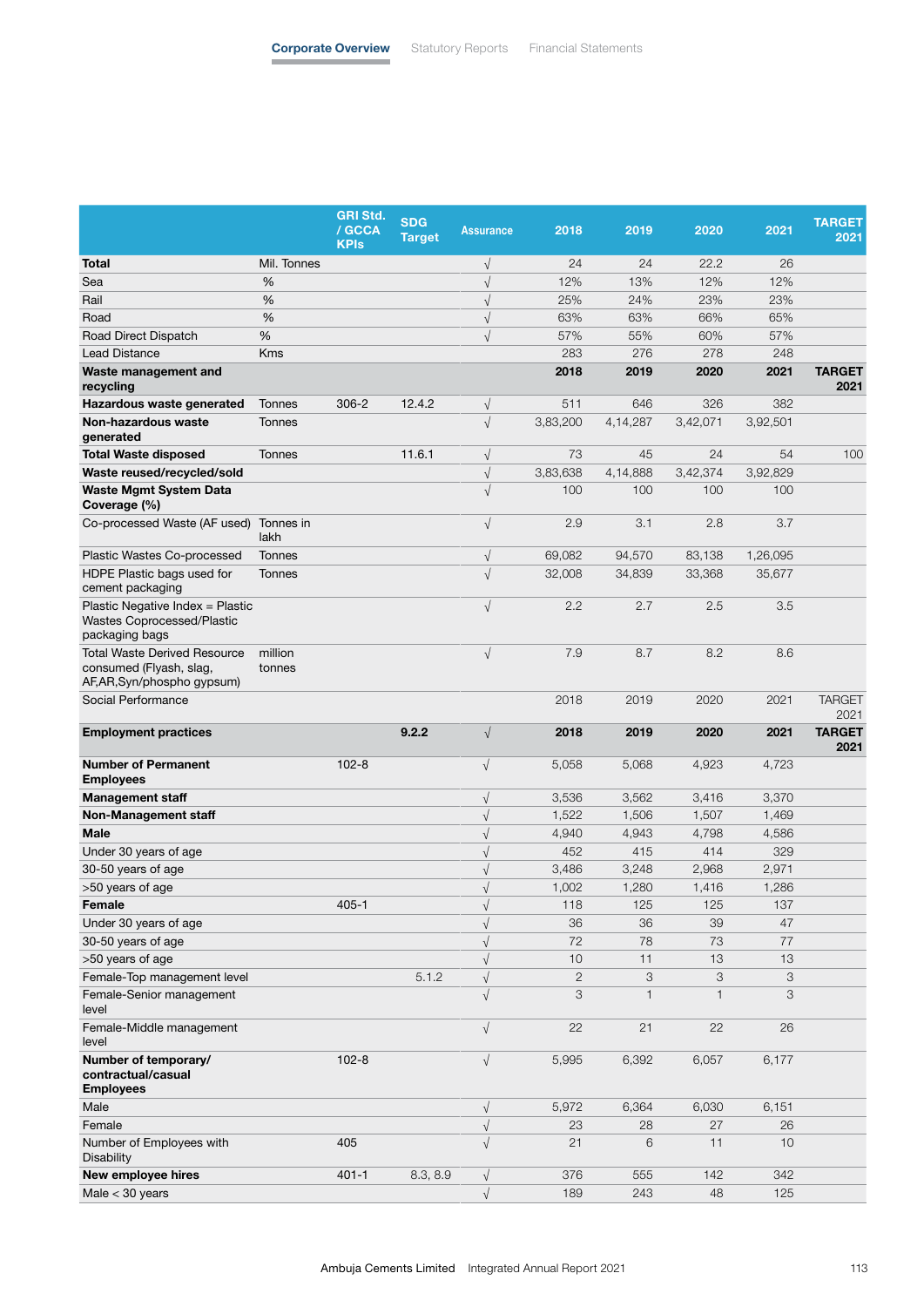|                                                                                                                                                                         |                   | <b>GRI Std.</b><br>/ GCCA<br><b>KPIs</b> | <b>SDG</b><br><b>Target</b> | <b>Assurance</b> | 2018           | 2019           | 2020           | 2021           | <b>TARGET</b><br>2021 |
|-------------------------------------------------------------------------------------------------------------------------------------------------------------------------|-------------------|------------------------------------------|-----------------------------|------------------|----------------|----------------|----------------|----------------|-----------------------|
| Male 30-50 years                                                                                                                                                        |                   |                                          |                             | $\sqrt{}$        | 159            | 265            | 72             | 176            |                       |
| Male >50 years                                                                                                                                                          |                   |                                          |                             | $\sqrt{}$        | 11             | 13             | $\mathsf g$    | 9              |                       |
| Female < 30 years                                                                                                                                                       |                   |                                          |                             | $\sqrt{}$        | 13             | 19             | $\overline{7}$ | 23             |                       |
| Female 30-50 years                                                                                                                                                      |                   |                                          |                             | $\sqrt{}$        | $\overline{4}$ | 15             | 6              | 8              |                       |
| Female > 50 years                                                                                                                                                       |                   |                                          |                             | $\sqrt{ }$       | $\mathbf 0$    | $\mathbf 0$    | 0              | $\mathbf{1}$   |                       |
| Employee turnover (%)                                                                                                                                                   |                   | $401 - 1$                                |                             | $\sqrt{ }$       | 12.36          | 10.8           | 6.36           | 8.76           |                       |
| Notice given for operational<br>changes                                                                                                                                 |                   |                                          |                             | $\sqrt{ }$       | 1 month        | 1 month        | 1 month        | 1 month        |                       |
| Employee Engagement Score                                                                                                                                               |                   |                                          |                             | $\sqrt{}$        | <b>NA</b>      | <b>NA</b>      | <b>NA</b>      | <b>NA</b>      |                       |
| Employee grievance procedures<br>in place                                                                                                                               |                   |                                          |                             | $\sqrt{}$        | Yes            | Yes            | Yes            | Yes            |                       |
| Anonymous grievances<br>submission                                                                                                                                      |                   |                                          |                             | $\sqrt{}$        | Yes            | Yes            | Yes            | Yes            |                       |
| No. of training programs<br>conducted (Total)                                                                                                                           |                   |                                          |                             | $\sqrt{ }$       | 12,096         | 457            | 702            | 676            |                       |
| Top Management Level                                                                                                                                                    |                   |                                          |                             | $\sqrt{}$        | 68             | 16             | 30             | 29             |                       |
| Senior Management Level                                                                                                                                                 |                   |                                          |                             | $\sqrt{}$        | 956            | 105            | 150            | 151            |                       |
| Middle Management Level                                                                                                                                                 |                   |                                          |                             | $\sqrt{}$        | 5457           | 164            | 238            | 236            |                       |
| Other org. levels<br>(FML & Wage Board)                                                                                                                                 |                   |                                          |                             | $\sqrt{ }$       | 5615           | 172            | 284            | 260            |                       |
| Hours of training per<br>employee                                                                                                                                       | hrs/<br>employee  | $404 - 1$                                |                             | $\sqrt{ }$       | 18.05          | 6.3            | 11             | 8              |                       |
| Top Management Level                                                                                                                                                    | hrs /<br>employee |                                          |                             | $\sqrt{}$        | 2.68           | $\overline{7}$ | 5              | $\overline{4}$ |                       |
| Senior Management Level                                                                                                                                                 | hrs /<br>employee |                                          |                             | $\sqrt{ }$       | 5.44           | 14             | 13             | 8              |                       |
| Middle Management Level                                                                                                                                                 | hrs /<br>employee |                                          |                             | $\sqrt{ }$       | 4.28           | 17             | 13             | 9              |                       |
| Other organisational levels (FML hrs /<br>& Wage Board)                                                                                                                 | employee          |                                          |                             | $\sqrt{}$        | 5.65           | $\overline{4}$ | 11             | 11             |                       |
| Ratio of % increase in annual<br>total compensation for the<br>highest-paid individual to the<br>median % increase in annual<br>total compensation for all<br>employees |                   |                                          |                             | $\sqrt{ }$       | 17.85          | $-1.36$        | $\mathbf 0$    | 1.2            |                       |
| Ratio of Management level<br>salary (Base) (Female: Male)                                                                                                               |                   |                                          |                             |                  |                | 1.01           | 1.17           | 1.36           |                       |
| No. of employees who opted<br>parental leave                                                                                                                            |                   |                                          |                             |                  | $\overline{7}$ | 8              | $\overline{7}$ | 3              |                       |
| No. of employees who resumed<br>office after parental leave                                                                                                             |                   |                                          |                             |                  | 6              | 6              | 6              | 2              |                       |
| No. of employees who are still<br>on parental leave                                                                                                                     |                   |                                          |                             |                  | $\mathbf{1}$   | $\mathbf{2}$   | $\mathbf{1}$   | $\mathbf{1}$   |                       |
| <b>Health and Safety</b>                                                                                                                                                |                   |                                          | 8.1, 8.2                    |                  | 2018           | 2019           | 2020           | 2021           | <b>TARGET</b><br>2021 |
| % of workforce represented by %<br>committees.                                                                                                                          |                   | $403 - 1$                                |                             | $\sqrt{ }$       | 100            | 100            | 100            | 100            |                       |
| % Plants with joint health and<br>safety committees                                                                                                                     | %                 | $403 - 1$                                |                             | $\sqrt{ }$       | 100            | 100            | 100            | 100            |                       |
| Plants certified with OHSAS<br>18000                                                                                                                                    |                   |                                          |                             | $\sqrt{ }$       | All            | All            | All            | All            |                       |
| <b>Safety training Hours (Total)</b>                                                                                                                                    | Hours             |                                          |                             | $\sqrt{ }$       |                | 93,409         | 71,726         | 78,976         |                       |
| Directly Employed (own and<br>subcontractors)                                                                                                                           | Hours             |                                          |                             | $\sqrt{}$        |                | 9,657          | 9,482          | 18,322         |                       |
| Indirectly employed (3rd party<br>service providers)                                                                                                                    | Hours             |                                          |                             | $\sqrt{ }$       |                | 11,506         | 19,168         | 27,484         |                       |
| <b>Drivers</b>                                                                                                                                                          | Hours             |                                          | 3.6, 11.2                   | $\sqrt{ }$       |                | 72,246         | 43,076         | 33,170         |                       |